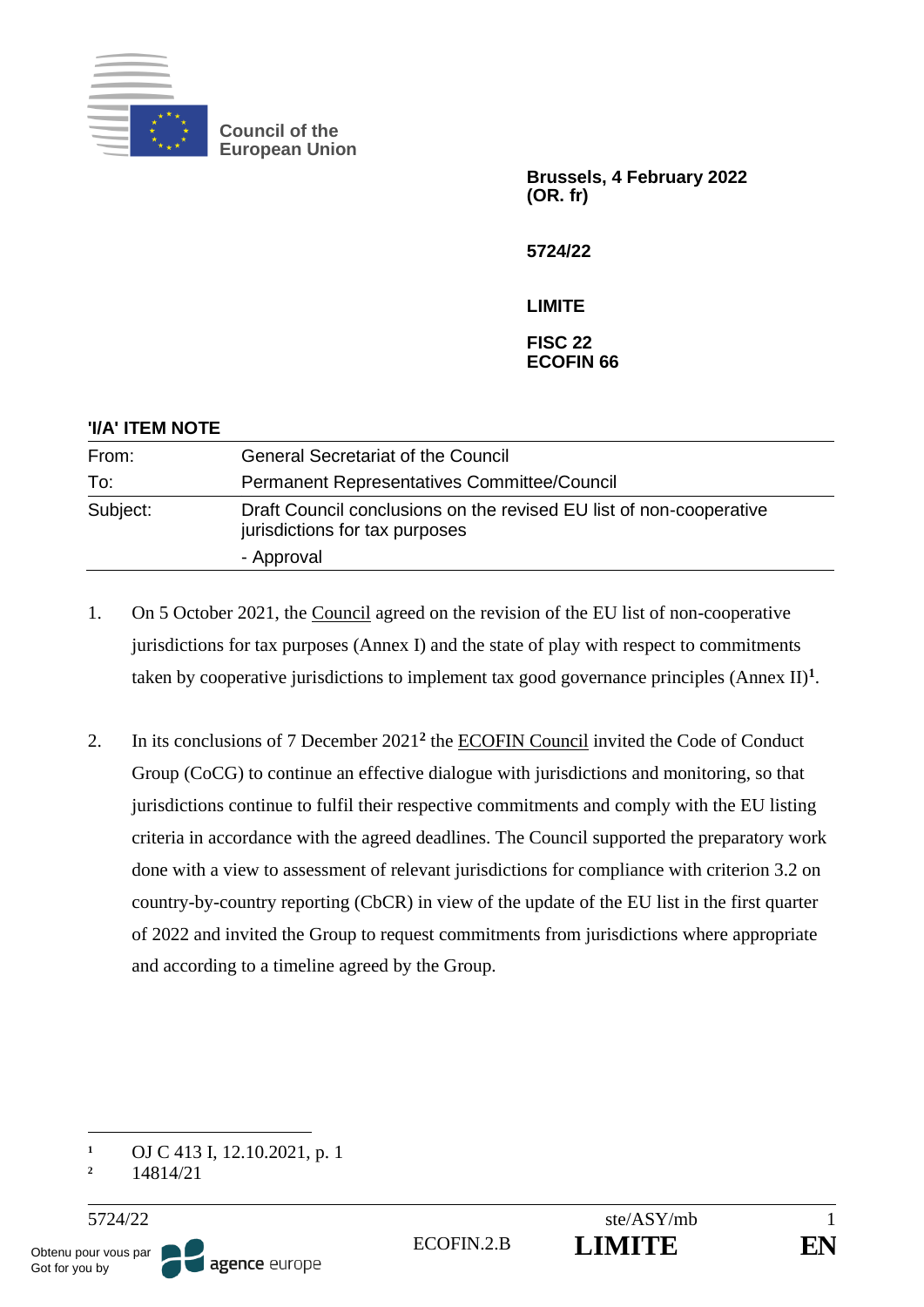- 3. The Code of Conduct Group (Business Taxation) continued the interactions and dialogues with the relevant jurisdictions to assess recent developments and the implementation of commitments and considered their new commitments, with a view to the revision of the EU list.
- 4 The Fiscal Attachés met on 17 November and 6 December 2021 and the CoCG on 22 November 2021. The CoCG subgroup met on 14 January 2022 to take stock of developments in jurisdictions and to prepare the revision of the EU list. On 24 January 2022, the Code of Conduct Group considered the texts of the draft Council conclusions on the revised EU list of non-cooperative jurisdictions for tax purposes and the CoCG Report to the Council outlining information about updates of Annexes regarding specific jurisdictions, and mandated the CoCG subgroup meeting on 2 February 2022 to finalise the texts.
- 5 All delegations support the compromise text of the draft Council conclusions set out in the Annex and the CoCG Report.
- 6 The Permanent Representatives Committee is invited to:
	- − confirm the agreement on the texts and suggest that the Council approves the draft Council conclusions on the revised EU list of non-cooperative jurisdictions for tax purposes set out in the Annex as an 'A' item at its meeting on 24 February 2022;
	- suggest that the Council agree on the publication of the revised list set out in the Annex to the Council conclusions in the Official Journal.

\_\_\_\_\_\_\_\_\_\_\_\_\_\_\_\_\_\_\_

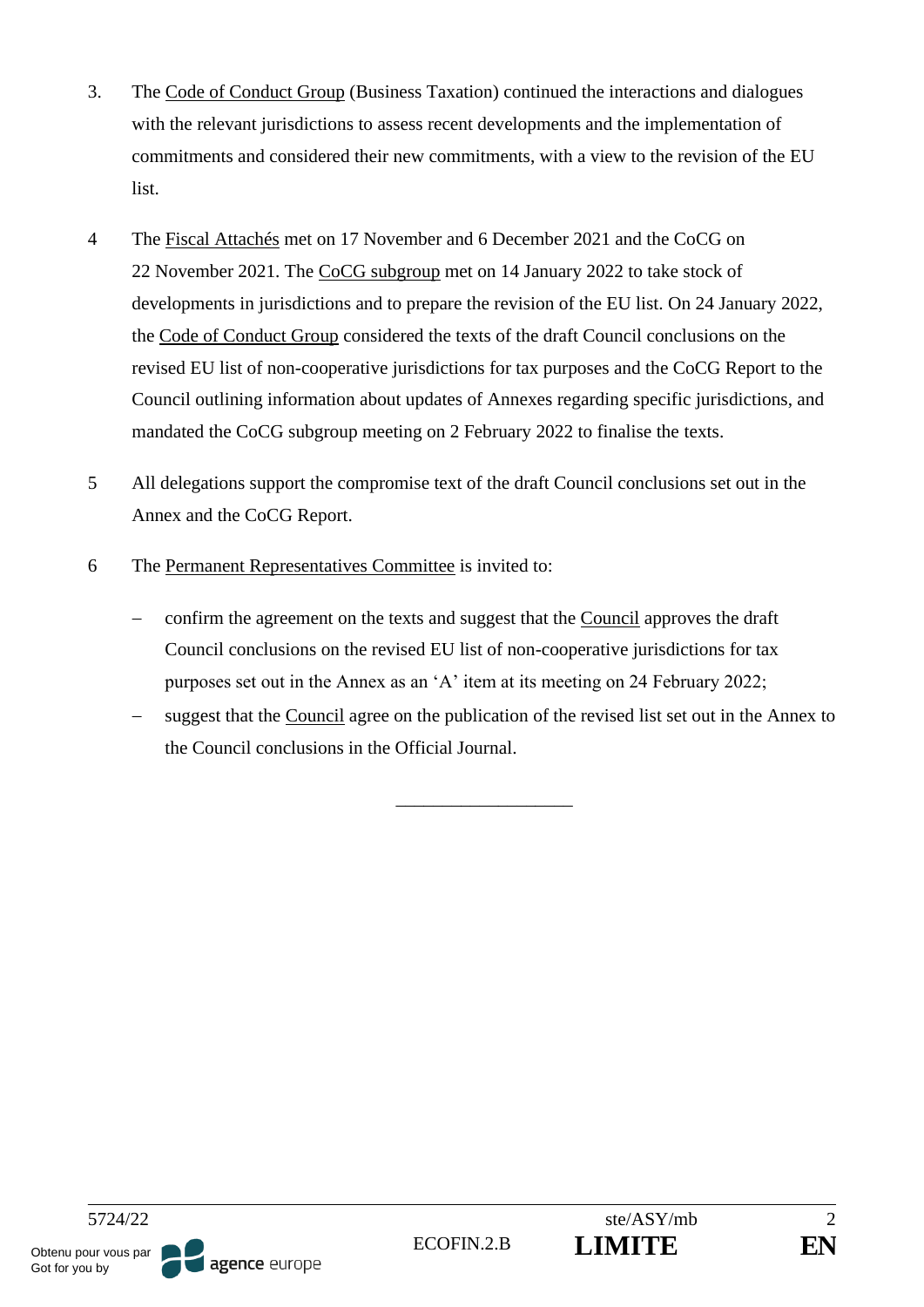# **Council conclusions on the revised EU list of non-cooperative jurisdictions for tax purposes**

The Council of the European Union,

- 1. UNDERLINES the importance of promoting and strengthening tax good governance mechanisms, fair taxation, global tax transparency and fight against tax fraud, evasion and avoidance, both at the EU level and globally;
- 2. APPRECIATES the continuous productive cooperation on tax matters between the EU Code of Conduct Group on Business Taxation ('Code of Conduct Group') and most jurisdictions around the world;
- 3. WELCOMES the progress in the relevant jurisdictions through the active steps taken by the agreed deadlines and new commitments taken towards resolving the deficiencies that the Code of Conduct Group had identified;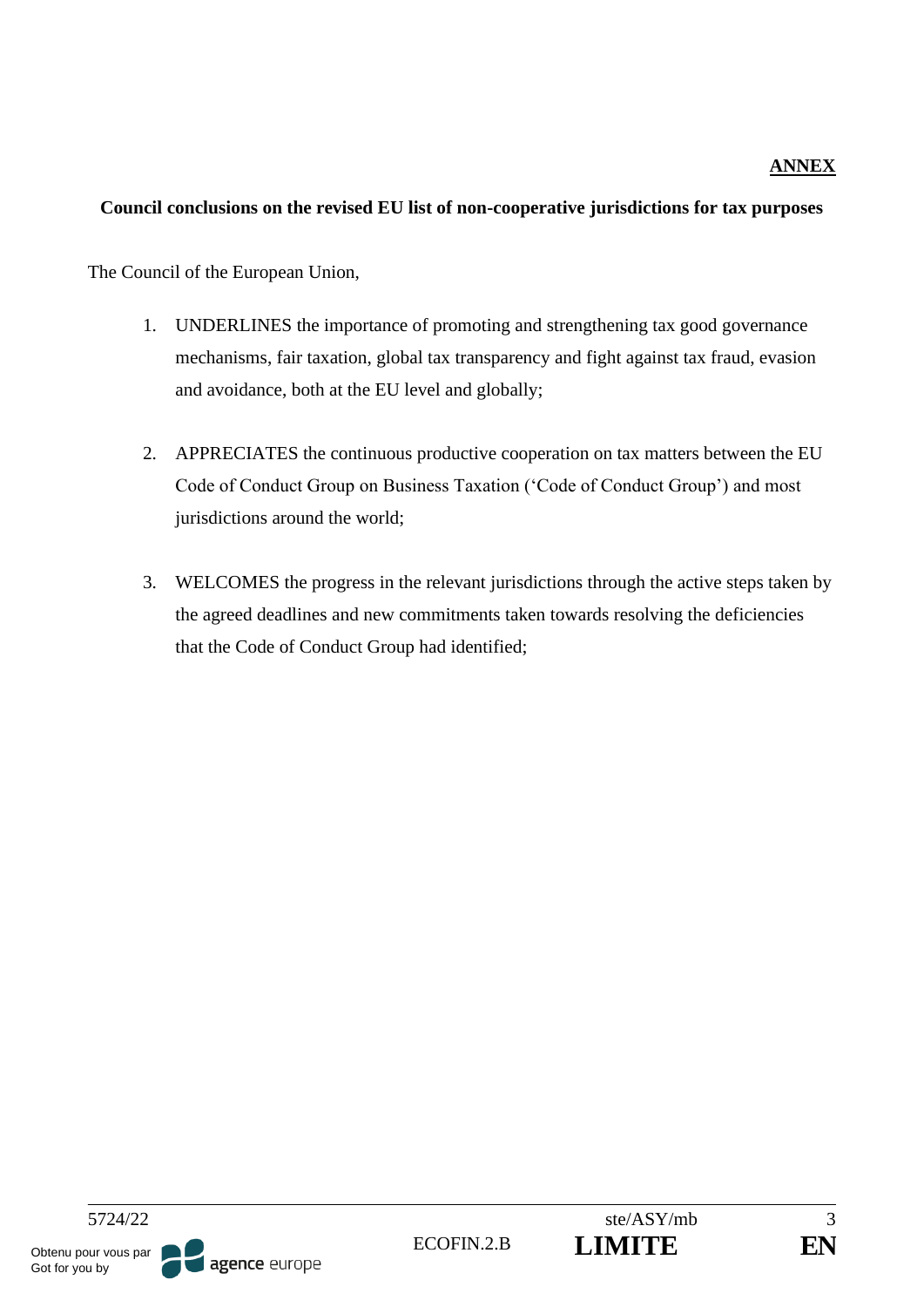- 4. TAKES NOTE OF the effective activation of automatic information exchange relationships between Turkey and all Member States except one; CONSIDERS that the progress made by Turkey is still not fully in line with the commitments required under the conclusions of the ECOFIN Council of 22 February 2021 and 5 October 2021; CALLS ON Turkey to begin or continue the technical work on the effective exchange of data from Turkey with all Member States to meet the agreed international standards and fully comply with the requirements set in the above mentioned conclusions of the ECOFIN Council; REITERATES that the effective automatic exchange of information with all Member States according to the OECD calendar and standards is a condition for Turkey to fulfil criterion 1.1 of the EU list and to fully comply with the requirements set out in the above mentioned Council conclusions; INVITES the Group to inform the Council about developments in this regard and to continue maintaining and strengthening the dialogue on the implementation of effective exchange of data between Turkey and all Member States and to address the outstanding issues where no progress has been made;
- 5. REGRETS that some jurisdictions remain non-cooperative for tax purposes and INVITES these jurisdictions to engage with the Code of Conduct Group in order to resolve the remaining issues;
- 6. APPROVES the CoCG Report set out in doc. 5723/22;
- 7. APPROVES accordingly the revised EU list of non-cooperative jurisdictions for tax purposes ('EU list') set out in Annex I;



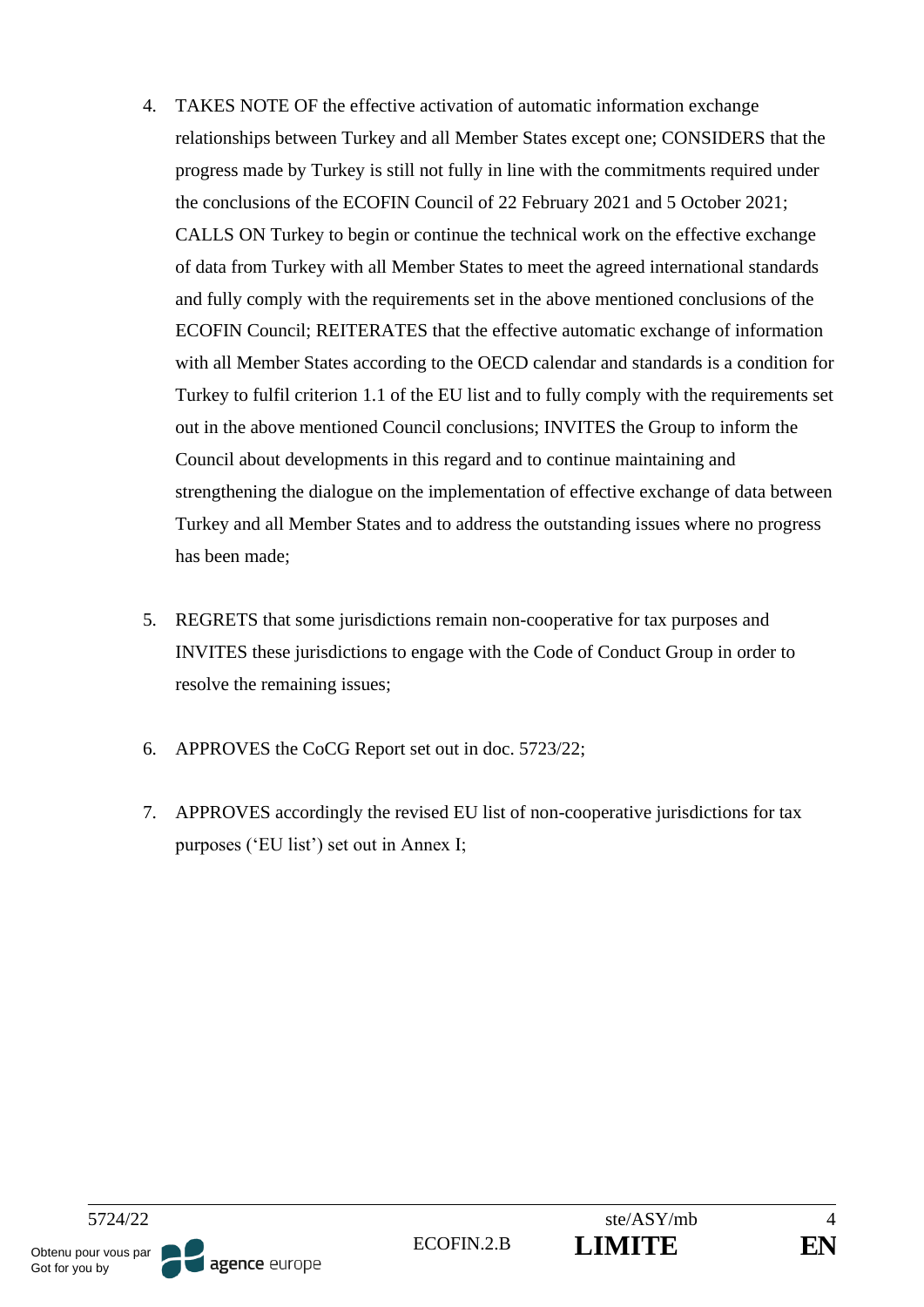8. ENDORSES the state of play set out in Annex II with respect to commitments taken by cooperative jurisdictions to implement tax good governance principles.







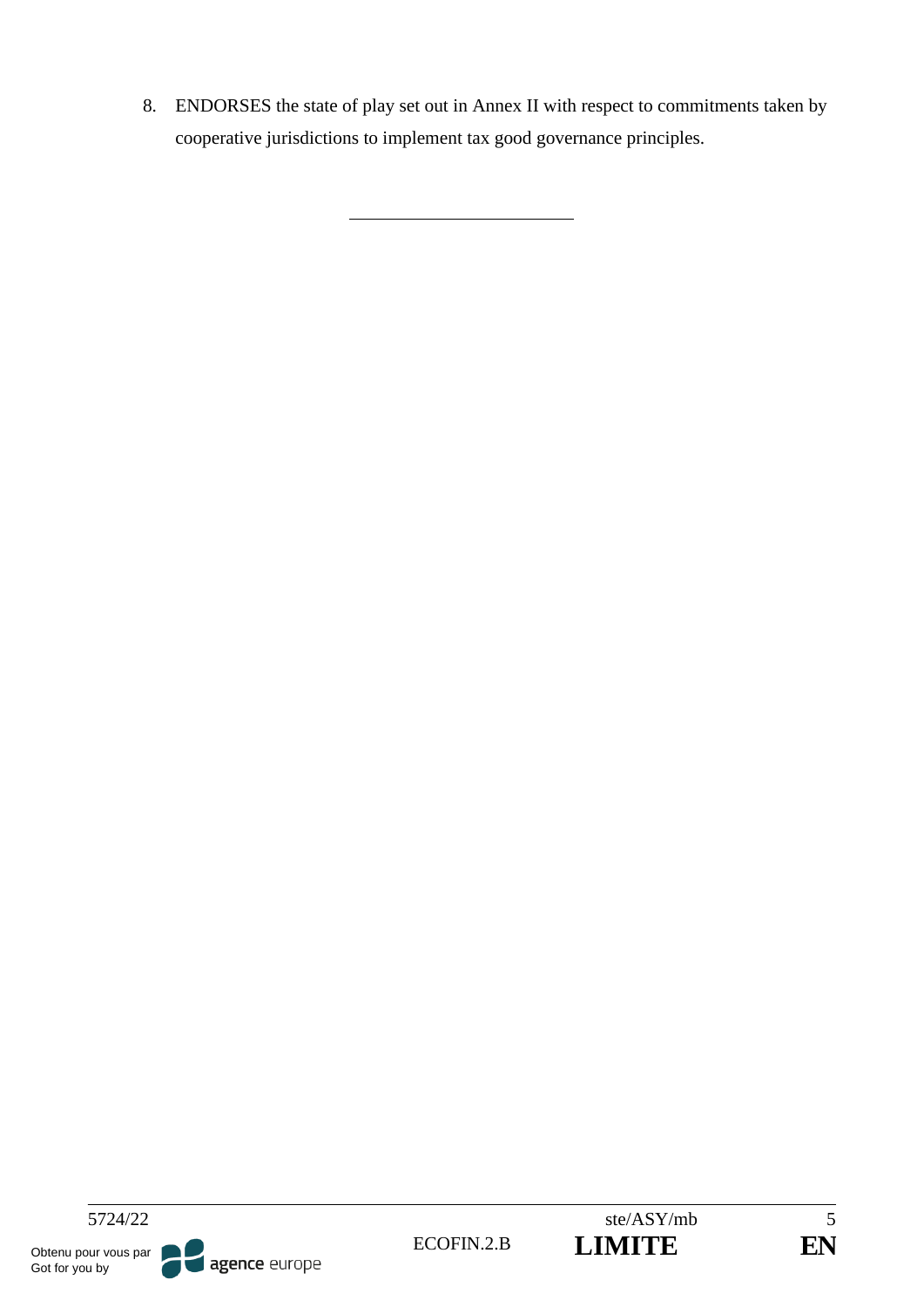# **ANNEX I**

### **The EU list of non-cooperative jurisdictions for tax purposes**

### **1. American Samoa**

American Samoa does not apply any automatic exchange of financial information, has not signed and ratified, including through the jurisdiction they are dependent on, the OECD Multilateral Convention on Mutual Administrative Assistance as amended, did not commit to apply the BEPS minimum standards and did not commit to addressing these issues.

### **2. Fiji**

Fiji is not a member of the Global Forum on transparency and exchange of information for tax purposes ('Global Forum'), has not signed and ratified the OECD Multilateral Convention on Mutual Administrative Assistance as amended, has harmful preferential tax regimes (Exporting Companies, Income Communication Technology (ICT) Incentive, Concessionary rate of tax for regional or global headquarters), has not become a member of the Inclusive Framework on BEPS or implemented OECD anti-BEPS minimum standard, and has not resolved these issues yet.

### **3. Guam**

Guam does not apply any automatic exchange of financial information, has not signed and ratified, including through the jurisdiction they are dependent on, the OECD Multilateral Convention on Mutual Administrative Assistance as amended, did not commit to apply the BEPS minimum standards and did not commit to addressing these issues.

### **4. Palau**

Palau does not apply any automatic exchange of financial information, has not signed and ratified the OECD Multilateral Convention on Mutual Administrative Assistance as amended, and has not resolved these issues yet.

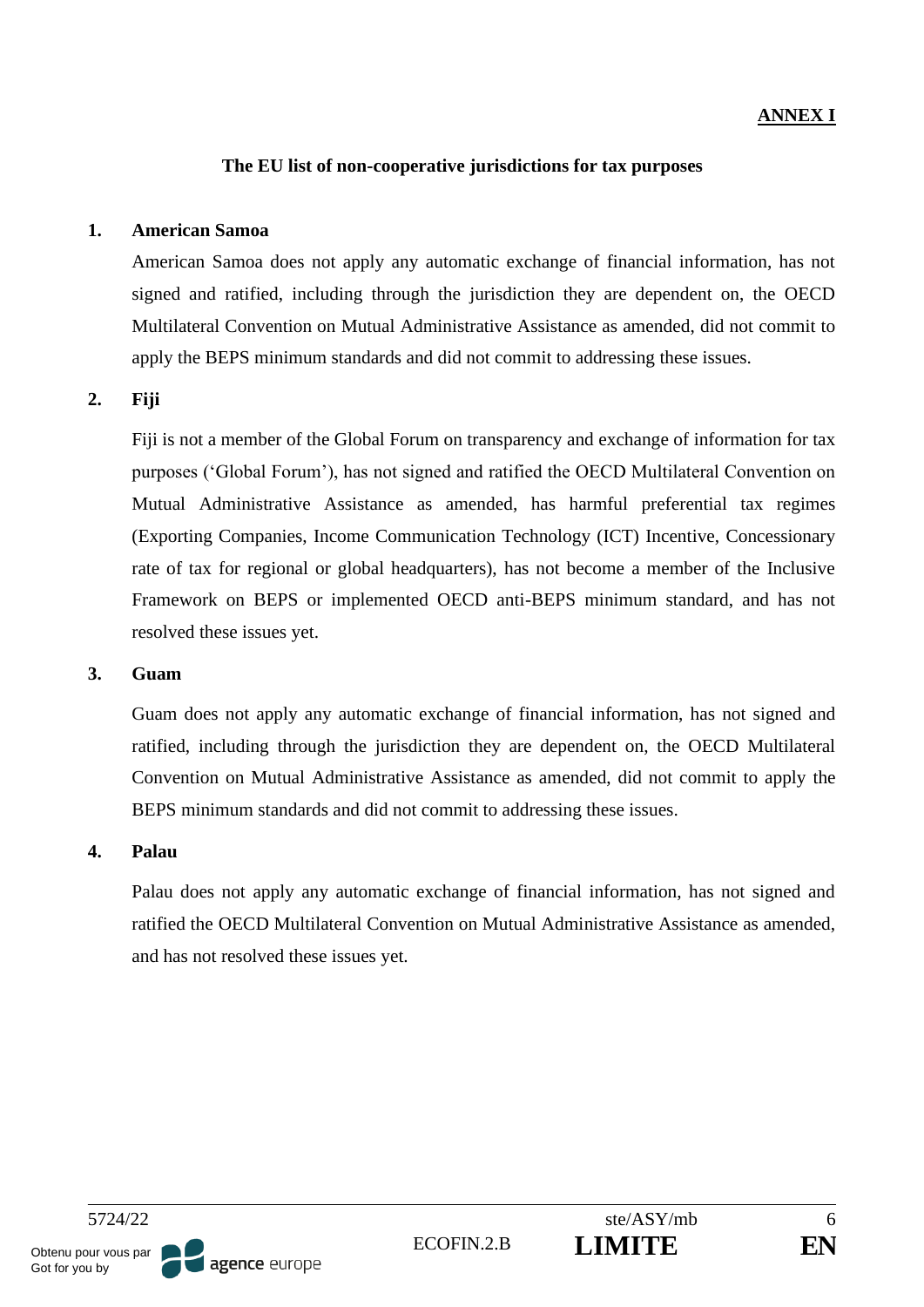### **5. Panama**

Panama does not have a rating of at least 'Largely Compliant' by the Global Forum on Transparency and Exchange of Information for Tax Purposes for Exchange of Information on Request and has not resolved this issue yet. Panama has a harmful foreign-source income exemption regime and has not resolved this issue yet.

Panama committed to address the BEPS Inclusive Framework's (BEPS IF) recommendations with regard to the implementation of criterion 3.2 on Country-by-Country Reporting (CbCR), in due time, so that this is reflected in the BEPS IF Action 13 Peer Review Report in the autumn of 2023.

### **6. Samoa**

Samoa has a harmful preferential tax regime (Offshore Business) and has not resolved this issue yet.

# **7. Trinidad and Tobago**

Trinidad and Tobago does not apply any automatic exchange of financial information, does not have a rating of at least 'Largely Compliant' by the Global Forum on Transparency and Exchange of Information for Tax Purposes for Exchange of Information on Request, has not signed and ratified the OECD Multilateral Convention on Mutual Administrative Assistance as amended, has harmful preferential tax regimes (Free Zones), and has not resolved these issues yet.

Trinidad and Tobago committed to address the BEPS IF's recommendations with regard to the implementation of criterion 3.2 on country-by-country reporting (CbCR) in due time, so that this is reflected in the BEPS IF Action 13 Peer Review Report in the autumn of 2023.



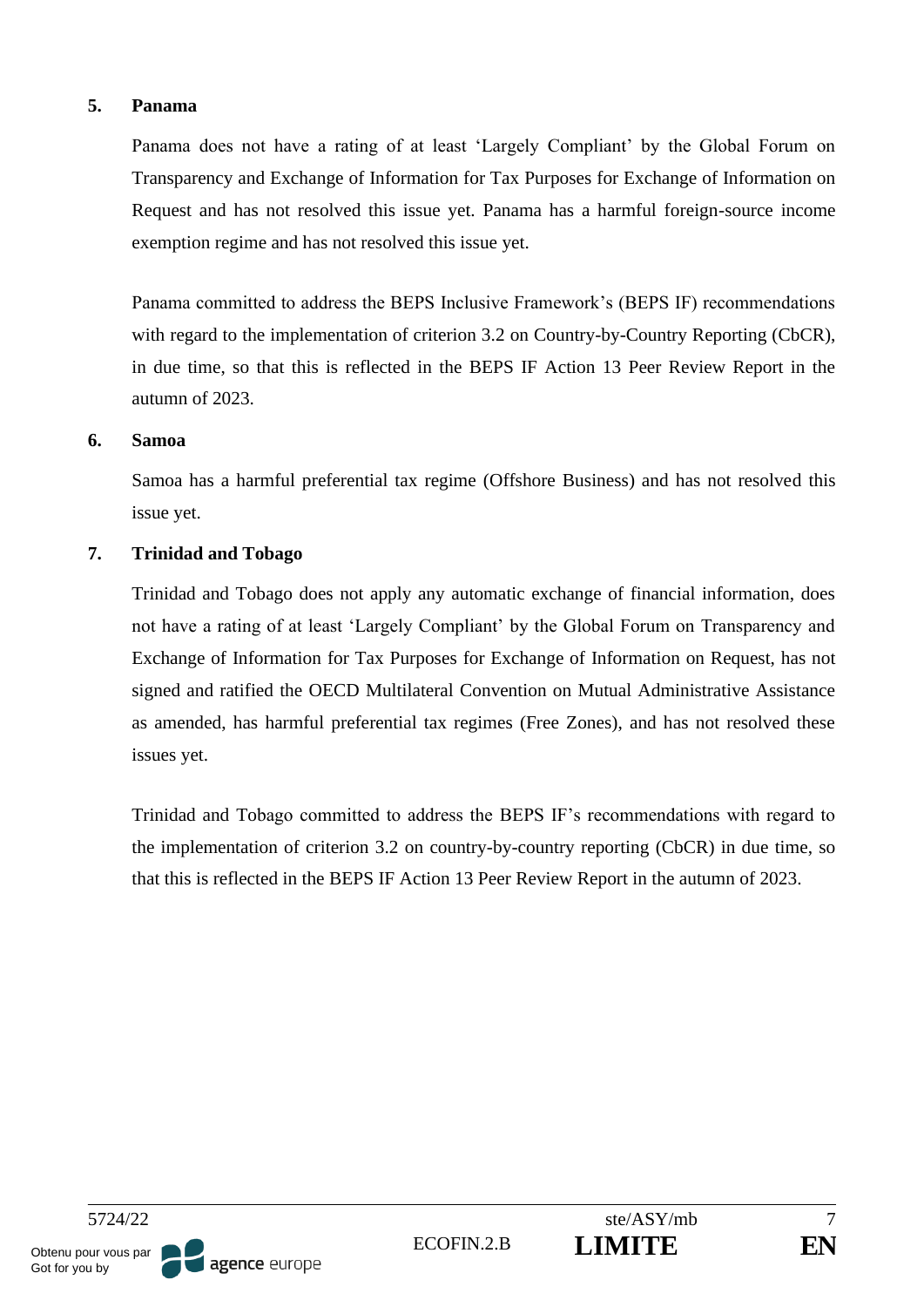# **8. US Virgin Islands**

US Virgin Islands does not apply any automatic exchange of financial information, has not signed and ratified, including through the jurisdiction they are dependent on, the OECD Multilateral Convention on Mutual Administrative Assistance as amended, has harmful preferential tax regimes (Economic Development Programme, Exempt companies, International Banking Center Regulatory Act), did not commit to apply the BEPS minimum standards and did not commit to addressing these issues.

# **9. Vanuatu**

Vanuatu facilitates offshore structures and arrangements aimed at attracting profits without real economic substance and has not resolved this issue yet.

Vanuatu is waiting for a supplementary review by the Global Forum in relation to Exchange of Information on Request.



agence europe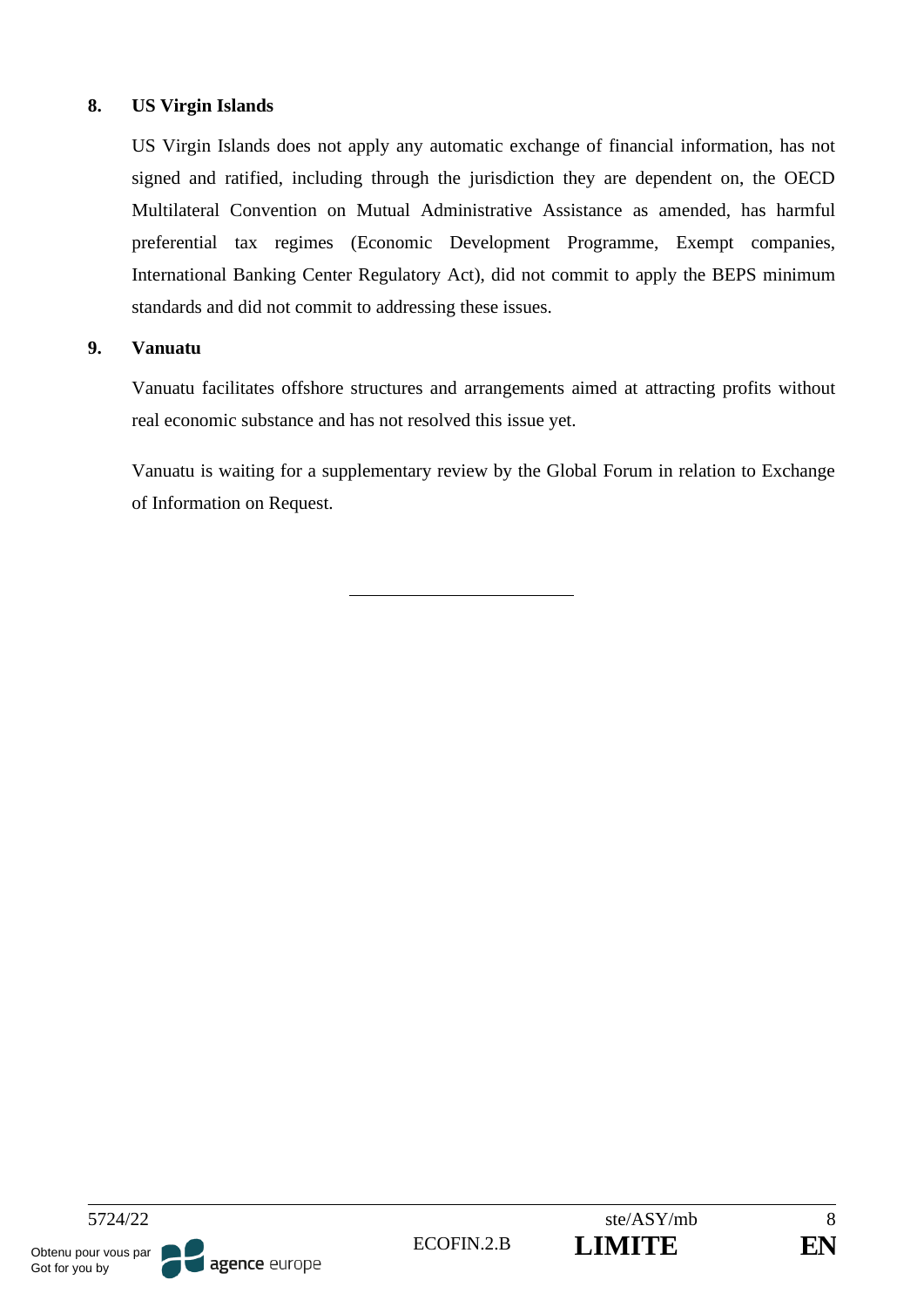# **ANNEX II**

# **State of play of the cooperation with the EU with respect to commitments taken by cooperative jurisdictions to implement tax good governance principles**

### **1**. **Transparency**

1.1.*Commitment to implement the automatic exchange of information, either by signing the Multilateral Competent Authority Agreement or through bilateral agreements*

The following jurisdiction is expected to effectively exchange information with all 27 Member States according to the timeline referred to in paragraph 6 of the Council conclusions of 22 February 2021, paragraph 4 of the Council conclusions of 5 October 2021 and paragraph 4 of the Council conclusions of 24 February 2022.

# **Turkey**

1.2. *Membership of the Global Forum on transparency and exchange of information for tax purposes ("Global Forum") and satisfactory rating in relation to exchange of information on request*

The following jurisdictions are waiting for a supplementary review by the Global Forum:

# **Anguilla, Barbados, Botswana, Dominica, Seychelles, Turkey**



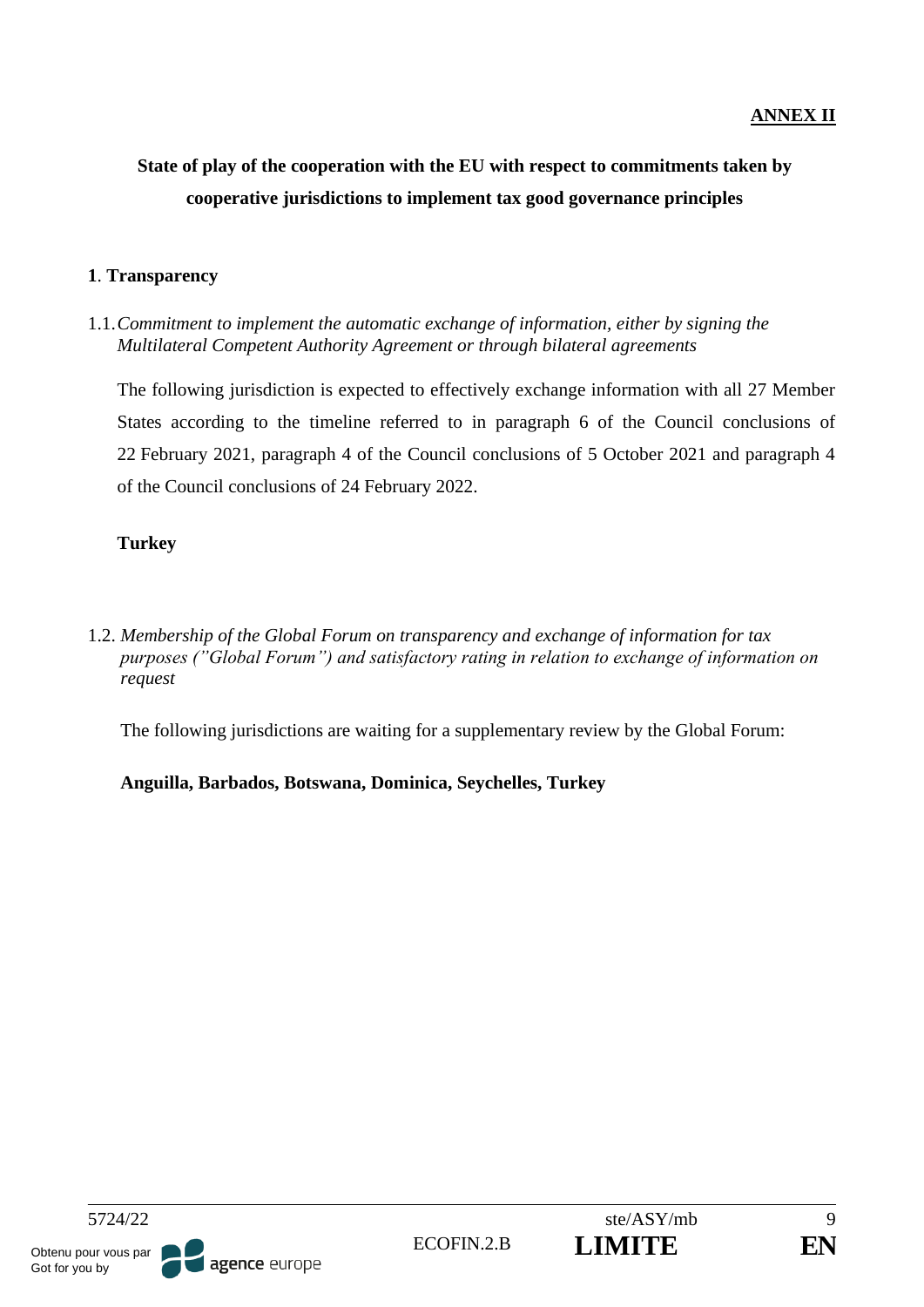# **2**. **Fair Taxation**

# 2.1 *Existence of harmful tax regimes*

The following jurisdictions committed to amending or abolishing their harmful foreign-source income exemption regimes, by 31 December 2022:

# **Costa Rica, Hong Kong, Malaysia, Qatar, Uruguay**

The following jurisdictions committed to amending or abolishing preferential tax regimes in the scope of the Forum on Harmful Tax Practices (FHTP) by 31 December 2022:

# **Costa Rica (Free Trade Zone), Jamaica (Special economic zones), Jordan (Aqaba special economic zone), North Macedonia (Technological industrial development zone)**

The following jurisdiction committed to amending a preferential tax regime by 31 December 2022:

# **Russian Federation (International Holding Companies)**

*2.2 Existence of tax regimes that facilitate offshore structures which attract profits without real economic activity*

The following jurisdictions committed to address the FHTP recommendations with regard to the effective implementation of substance requirements under criterion 2.2, in time to allow the FHTP to conclude at its next meeting in 2022 that the recommendation/s has/have been addressed:

**Anguilla, The Bahamas, Barbados, Bermuda, Turks and Caicos Islands**